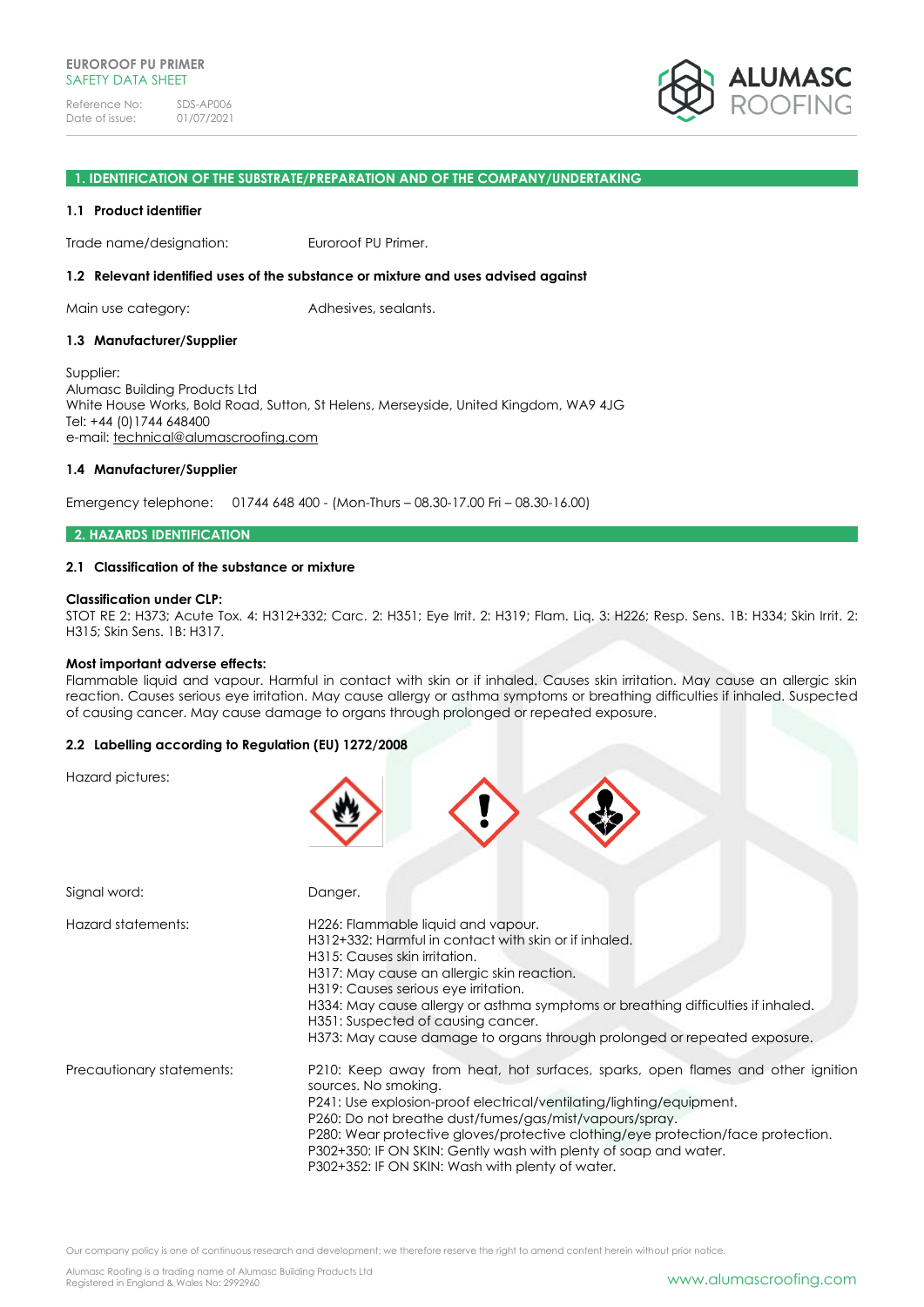

# **2.3 Other hazards**

In use, may form flammable/explosive vapour-airmixture. This product is not identified as a PBT/vPvB substance.

**3. COMPOSITION AND INFORMATION ABOUT THE COMPONENTS**

#### **3.1 Substances**

Penetrating polyurethane based primer sealer.

### **3.2 Mixtures**

### **Hazardous ingredients:**

### **Xylene:**

| <b>EINECS</b> | CAS       | / WEL<br><b>PBT</b> | <b>CLP Classification</b>                                                          | Percent |
|---------------|-----------|---------------------|------------------------------------------------------------------------------------|---------|
| 215-535-7     | 1330-20-7 |                     | Flam. Lig. 3: H226; Acute Tox. 4: H332; Acute Tox. 4: H312;<br>Skin Irrit. 2: H315 | 70-90%  |

#### **Diphenylmethane Diisocyanate (Isomers and Homologues):**

| 9016-87-9 | Carc, 2: H351; Acute Tox, 4: H332; STOT RE 2: H373;       | $10 - 30\%$ |
|-----------|-----------------------------------------------------------|-------------|
|           | Eye Irrit, 2: H319; STOT SE 3: H335; Skin Irrit, 2: H315; |             |
|           | Resp. Sens. 1: H334: Skin Sens. 1: H317                   |             |

# **4. FIRST AID MEASURES**

# **4.1 Description of first aid measures**

| Skin contact:                                                   | Remove all contaminated clothes and footwear immediately unless stuck to skin. Wash<br>immediately with plenty of soap and water.                                     |
|-----------------------------------------------------------------|-----------------------------------------------------------------------------------------------------------------------------------------------------------------------|
| Eye contact:                                                    | Bathe the eye with running water for 15 minutes. Consult a doctor.                                                                                                    |
| Ingestion:                                                      | Wash out mouth with water. Consult a doctor. Do not induce vomiting. If conscious,<br>give half a litre of water to drink immediately.                                |
| Inhalation:                                                     | Remove casualty from exposure ensuring one's own safety whilst doing so. Consult a<br>doctor.                                                                         |
| 4.2 Most important symptoms and effects, both acute and delayed |                                                                                                                                                                       |
| Skin contact:                                                   | There may be irritation and redness at the site of contact.                                                                                                           |
| Eye contact:                                                    | There may be irritation and redness. The eyes may water profusely.                                                                                                    |
| Ingestion:                                                      | There may be soreness and redness of the mouth and throat. Inhalation of fumes from<br>the stomach may cause symptoms similar to direct inhalation.                   |
| Inhalation:                                                     | Exposure may cause coughing or wheezing. There may be irritation of the throat with<br>a feeling of tightness in the chest. Drowsiness or mental confusion may occur. |
| Delayed / immediate effects:                                    | Immediate effects can be expected after short-term exposure.                                                                                                          |
|                                                                 | 4.3 Indication of any immediate medical attention and special treatment needed                                                                                        |

# Not applicable.

### **5. FIRE-FIGHTING MEASSURES**

### **5.1 Extinguishing media**

Suitable extinguishing media for the surrounding fire should be used. Use water spray to cool containers.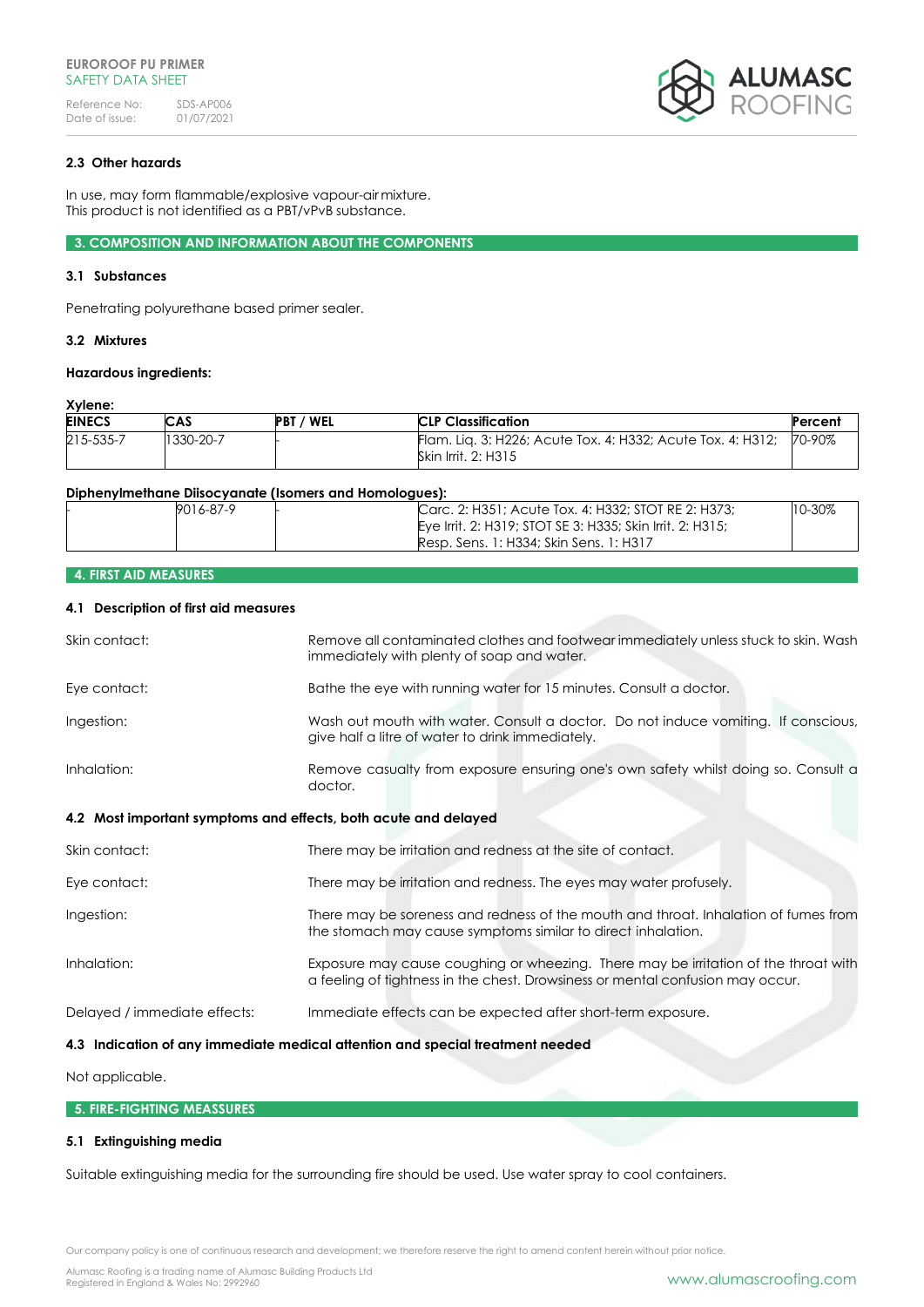

### **5.2 Special hazards arising from the substance or mixture**

In combustion emits toxic fumes.

### **5.3 Advice for fire-fighters**

Wear self-contained breathing apparatus. Wear protective clothing to prevent contact with skin and eyes.

#### **6. ACCIDENTIAL RELEASE MEASURES**

#### **6.1 Personal precautions, protective equipment and emergency procedures**

#### **Personal precautions:**

Do not attempt to take action without suitable protective clothing - see Section 8. Turn leaking containers leak-side up to prevent the escape of liquid. Refer to section 8 of SDS for personal protection details. If outside do not approach from downwind. Mark out the contaminated area with signs and prevent access to unauthorised personnel. If outside keep bystanders upwind and away from danger point.

### **6.2 Environmental precautions**

Do not discharge into drains or rivers. Contain the spillage using bunding.

### **6.3 Methods and material for containment and cleaning up**

Absorb into dry earth or sand. Transfer to a closable, labelled salvage container for disposal by an appropriate method.

#### **6.4 Reference to other sections**

Refer to Section 8.

### **7. HANDLING AND STORAGE**

### **7.1 Precautions for safe handling**

#### **Handling:**

Avoid direct contact with the substance. Avoid the formation or spread of mists in the air. Ensure there is sufficient ventilation of the area. Do not handle in a confined space.

#### **7.2 Conditions for safe storage, including any incompatibilities**

Store in a cool, well ventilated area. Keep container tightly closed. Must only be kept in original packaging.

#### **7.3 Specific end uses(s)**

No data available.

#### **8. EXPOSURE CONTROLS/PERSONAL PROTECTION**

#### **8.1 Control parameters**

#### **Hazardous ingredients:**

# **Xylene:**

| Workplace exposure limits |             |              |             | Respirable dust |
|---------------------------|-------------|--------------|-------------|-----------------|
| <b>State</b>              | 8 hour TW A | 15 min. STEL | 8 hour TW A | 15 min. STEL    |
| UΚ                        | 220 mg/m3   | 441 mg/m3    |             |                 |

#### **Diphenylmethane Diisocyanate (Isomers and Homologues):**

|     | <u>upilentine bilocyandic nomicis and nomogees).</u> |                         |  |  |
|-----|------------------------------------------------------|-------------------------|--|--|
| IJΚ | J.UZ.                                                | ma,<br>∵⊓u/∏lu i<br>J.U |  |  |
|     |                                                      |                         |  |  |

### **DNEL/PNEC:**

No data available.

Our company policy is one of continuous research and development; we therefore reserve the right to amend content herein without prior notice.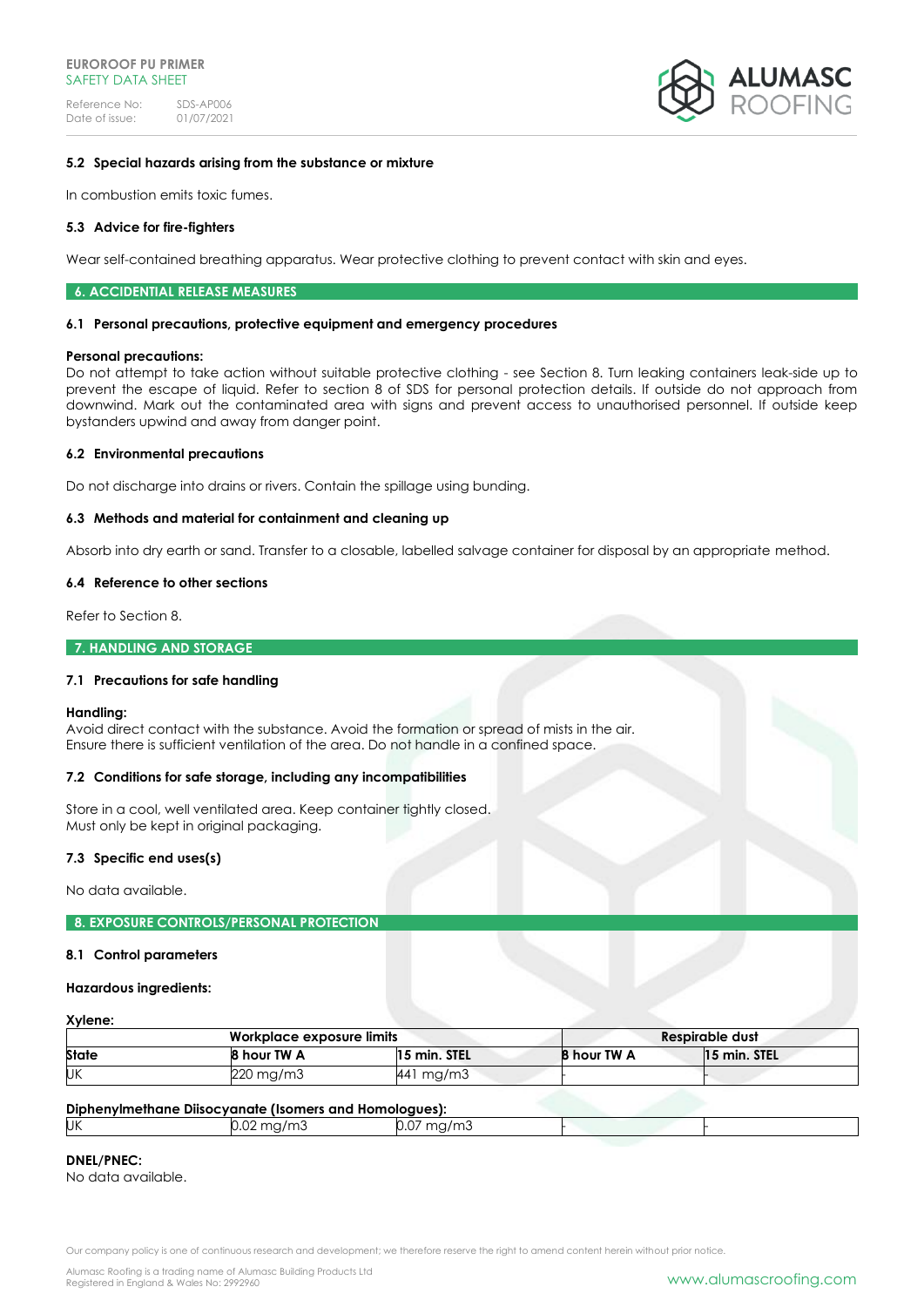

### **8.2 Exposure controls**

| Engineering measures:   | Ensure there is sufficient ventilation of the area.                        |
|-------------------------|----------------------------------------------------------------------------|
| Respiratory protection: | Self-contained breathing apparatus must be available in case of emergency. |
| Hand protection:        | Impermeable gloves.                                                        |
| Eye protection:         | Safety glasses. Ensure eye bath is to hand.                                |
| Skin protection:        | Impermeable protective clothing.                                           |

# **9. PHYSICAL AND CHEMICAL PROPERTIES**

### **9.1 Information on basic physical and chemical properties**

| State:                  | Liquid.                         |
|-------------------------|---------------------------------|
| Colour:                 | Colourless.                     |
| Odour:                  | Aromatic.                       |
| Oxidising:              | Non-oxidising (by EC criteria). |
| Solubility in water:    | Not miscible.                   |
| Viscosity:              | Not viscous.                    |
| Boiling point/range °C: | >35.                            |
| Flash point:            | 30.                             |
| Relative density:       | 0.86.                           |

### **9.2 Other information**

No data available.

# **10. STABILITY AND REACTIVITY**

# **10.1 Reactivity**

Stable under recommended transport or storage conditions.

# **10.2 Chemical stability**

Stable under normal conditions.

# **10.3 Possibility of hazardous reactions**

Hazardous reactions will not occur under normal transport or storage conditions. Decomposition may occur on exposure to conditions or materials listed below.

### **10.4 Conditions to avoid**

Heat.

### **10.5 Incompatible materials**

Strong oxidising agents. Strong acids.

### **10.6 Hazardous decomposition products**

In combustion emits toxic fumes.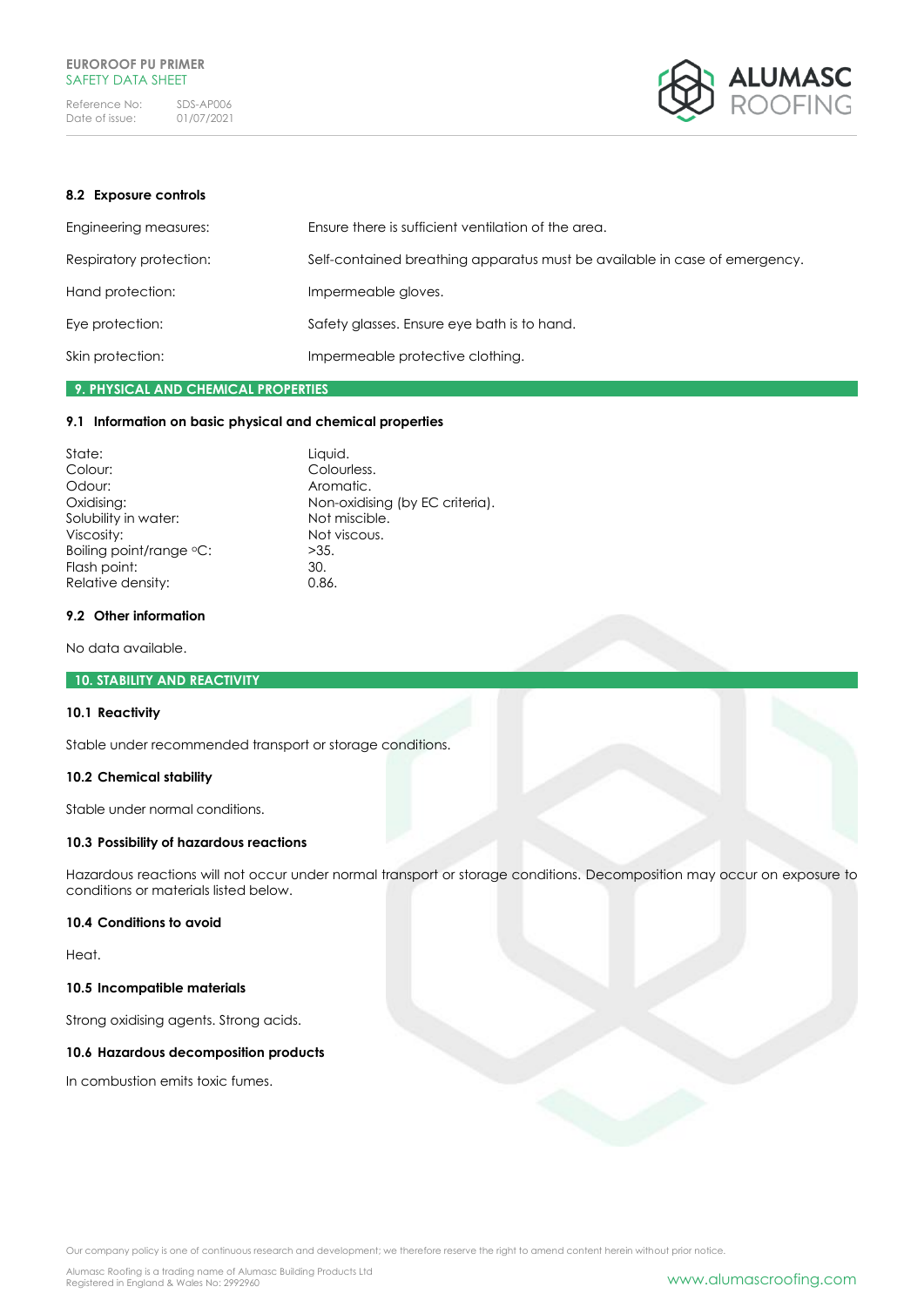

# **11. TOXICOLOGICAL INFORMATION**

# **11.1Information on toxicological effects**

#### **Hazardous ingredients:**

### **Heptane:**

| ORL                  | <b>MUS</b> | LD50 | 2110<br>. .<br><u>_</u> | $maxU\alpha$<br>א ושיו  |
|----------------------|------------|------|-------------------------|-------------------------|
| ORL                  | RAT        | LD50 | 4300                    | $maxU\alpha$<br>197 K.U |
| $\sim$<br><b>SCU</b> | <b>RAT</b> | LD50 | 1700                    | malka<br>налка          |

#### **Diphenylmethane Diisocyanate (Isomers and Homologues):**

| ORL        | RAT        | LD50 | AC                   | am/<br>11/2<br>י א       |
|------------|------------|------|----------------------|--------------------------|
| <b>SKN</b> | <b>RBT</b> | LD50 | $-9 \angle 0$<br>40U | $\sim$ $\sim$<br>. .y/ka |

#### **Relevant hazards for substance:**

| Hazard                         | Route          | <b>Basis</b>          |
|--------------------------------|----------------|-----------------------|
| Acute toxicity (ac. tox. 4)    | <b>INH DRM</b> | Hazardous: calculated |
| Skin corrosion/irritation      | DRM            | Hazardous: calculated |
| Serious eye damage/irritation  | OPT            | Hazardous: calculated |
| Respiratory/skin sensitisation |                | Hazardous: calculated |
| Carcinogenicity                |                | Hazardous: calculated |
| STOT-repeated exposure         |                | Hazardous: calculated |

| Skin contact: | There may be irritation and redness at the site of contact.                                                                                                           |
|---------------|-----------------------------------------------------------------------------------------------------------------------------------------------------------------------|
| Eye contact:  | There may be irritation and redness. The eyes may water profusely.                                                                                                    |
| Ingestion:    | There may be soreness and redness of the mouth and throat.                                                                                                            |
| Inhalation:   | Exposure may cause coughing or wheezing. There may be irritation of the throat with a<br>feeling of tightness in the chest. Drowsiness or mental confusion may occur. |

Delayed / immediate effects: Immediate effects can be expected after short-term exposure.

### **12. ECOLOGICAL INFORMATION**

#### **12.1 Toxicity**

No data available.

### **12.2 Persistence and degradability**

Biodegradable.

# **12.3 Bio accumulative potential**

No bioaccumulation potential.

### **12.4 Mobility in soil**

Readily absorbed into soil.

# **12.5 Results of PBT and vPvB assessment**

This product is not identified as a PBT or vPVB substance.

# **12.6 Other adverse effects**

Negligible ecotoxicity.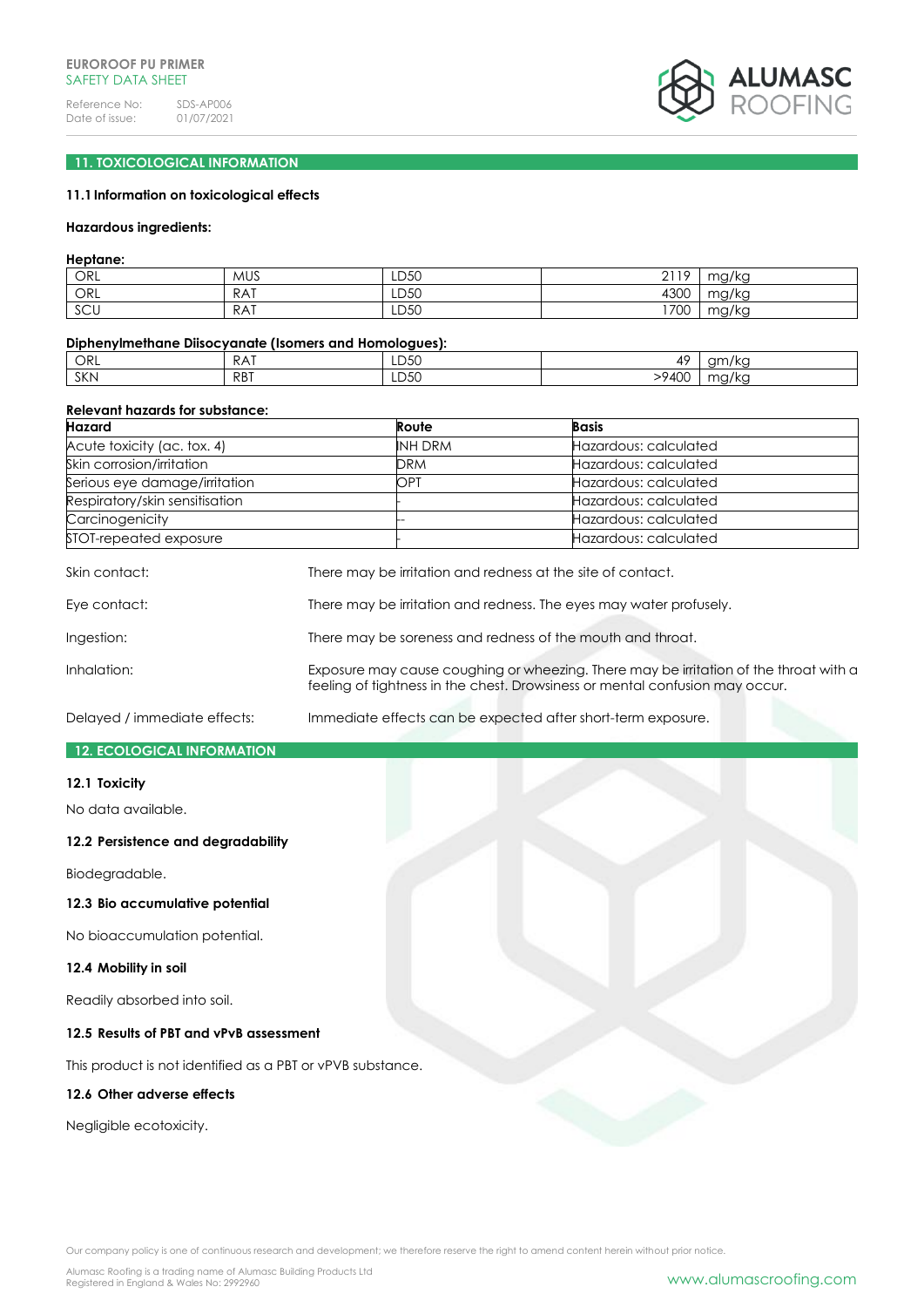

# **13. DISPOSAL CONSIDERATIONS**

### **13.1Waste treatment methods**

| Disposal operations:   | Transfer to a suitable container and arrange for collection by specialised disposal<br>company.                                                                                                                  |
|------------------------|------------------------------------------------------------------------------------------------------------------------------------------------------------------------------------------------------------------|
| Waste code number:     | 08 04 09.                                                                                                                                                                                                        |
| Disposal of packaging: | Dispose of in a regulated landfill site or other method for hazardous or toxic wastes.<br>NB: The user's attention is drawn to the possible existence of regional or national<br>regulations regarding disposal. |

# **14. TRANSPORT INFORMATION**

### **14.1 UN number**

UN1993.

### **14.2 UN proper shipping name**

Flammable Liquid, N.O.S. (Xylene).

# **14.3 Transport hazard class(es)**

3.

# **14.4 Packing group**

III.

### **14.5 Environmental hazards**

Environmentally hazardous: No.<br>
Marine pollutant: No. Marine pollutant:

# **14.6 Special precautions for user**

Special precautions: No special precautions. Tunnel code: D/E. Transport category: 3.

# **15. REGULATORY INFORMATION**

Not applicable.

# **16. OTHER INFORMATION**

# **Phrases used in S2 and S3:**

| H <sub>226</sub> : | Flammable liquid and vapour.                                                                                                                                                                                               |
|--------------------|----------------------------------------------------------------------------------------------------------------------------------------------------------------------------------------------------------------------------|
| H312:              | Harmful in contact with skin.                                                                                                                                                                                              |
| H312+332:          | Harmful in contact with skin or if inhaled.                                                                                                                                                                                |
| H315:              | Causes skin irritation.                                                                                                                                                                                                    |
| H317:              | May cause an allergic skin reaction.                                                                                                                                                                                       |
| H319:              | Causes serious eye irritation.                                                                                                                                                                                             |
| H332:              | Harmful if inhaled.                                                                                                                                                                                                        |
| H334:              | May cause allergy or asthma symptoms or breathing difficulties if inhaled.                                                                                                                                                 |
| H335:              | May cause respiratory irritation.                                                                                                                                                                                          |
| H351:              | Suspected of causing cancer <state conclusively="" exposure="" if="" is="" it="" of="" proven="" route="" that<br="">no other routes of exposure cause the hazard&gt;.</state>                                             |
| H373:              | May cause damage to organs (or state all organs affected, if known) through<br>prolonged or repeated exposure (state route of exposure if it is conclusively proven that<br>no other routes of exposure cause the hazard). |

Our company policy is one of continuous research and development; we therefore reserve the right to amend content herein without prior notice.

Alumasc Roofing is a trading name of Alumasc Building Products Ltd